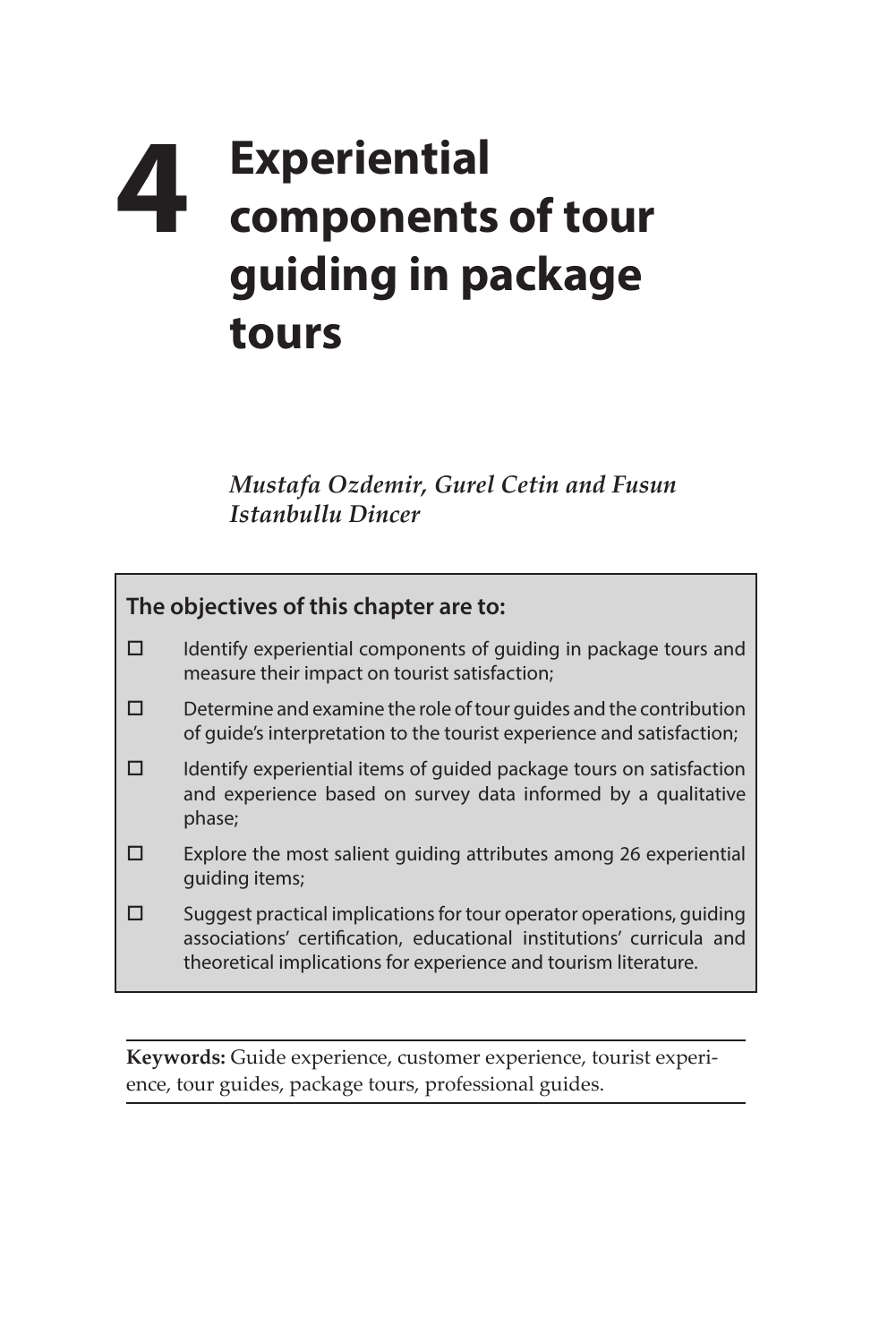## **Introduction**

Customer experience has been discussed as an important factor for organizational success. Positive experiences have the potential to create loyal customers and hence are acknowledged as a source of competitive advantage (Cetin et al., 2014). Organizational strategies have also evolved aiming to provide customer experiences rather than merely selling products and services (Pine & Gilmore, 1998). The evolution of customer experiences is more evident in the tourism industry (Karayilan & Cetin, 2016). Various research studies have confirmed that positive memorable experiences correlate with positive tourist behaviors (Buonincontri et al., 2017). Tourism is also defined as travelling for experiencing something different, escaping daily routines, living temporarily in a novel time and space, and a quest for the extraordinary (MacCannell, 1973).

Increasing welfare and growing economies make people financially richer but often poorer in time. Yet, fast changing lifestyles, intense work loads, the desire to award oneself and increasing expectations of people about using their scarce spare time more effectively result in travelers to seek experiential activities (Cetin, 2012). One of these experiential products in tourism are package tours. Guided package tours offer customers the chance to experience different destinations in a time effective and convenient way, and include major tourism services (e.g. lodging, transportation, sight-seeing, food and beverage). These package tours are also usually accompanied by a local (guide) who leads the way while informing the tourists (Mintel, 2010; Ryan, 1995; Sheldon & Mak, 1987). Meditated by a guide, package tours remove cultural and language barriers, striking a desirable balance between cultural exploration and familiarity. Experienced in the local way of doing things and familiar with the local itinerary, tour guides therefore are important front-line employees in organized package tours shaping tourist experiences in a destination (Wang et al., 2000). Guides' mediatory or interpretation roles and skills help tourists acquire unique and memorable experiences from the guided tour as well as from the destination. These positive experiences also play an important role in promotion of the destination through word of mouth (Cetin & Yarcan, 2017). As cultural brokers, guides also bring cultures together and minimize cultural distance.

Despite the importance of guides in the tourism system, their roles in creating positive tourist experiences have been neglected in the literature. Because package tours include various other tourism services they also offer a suitable background to study overall tourist experiences.